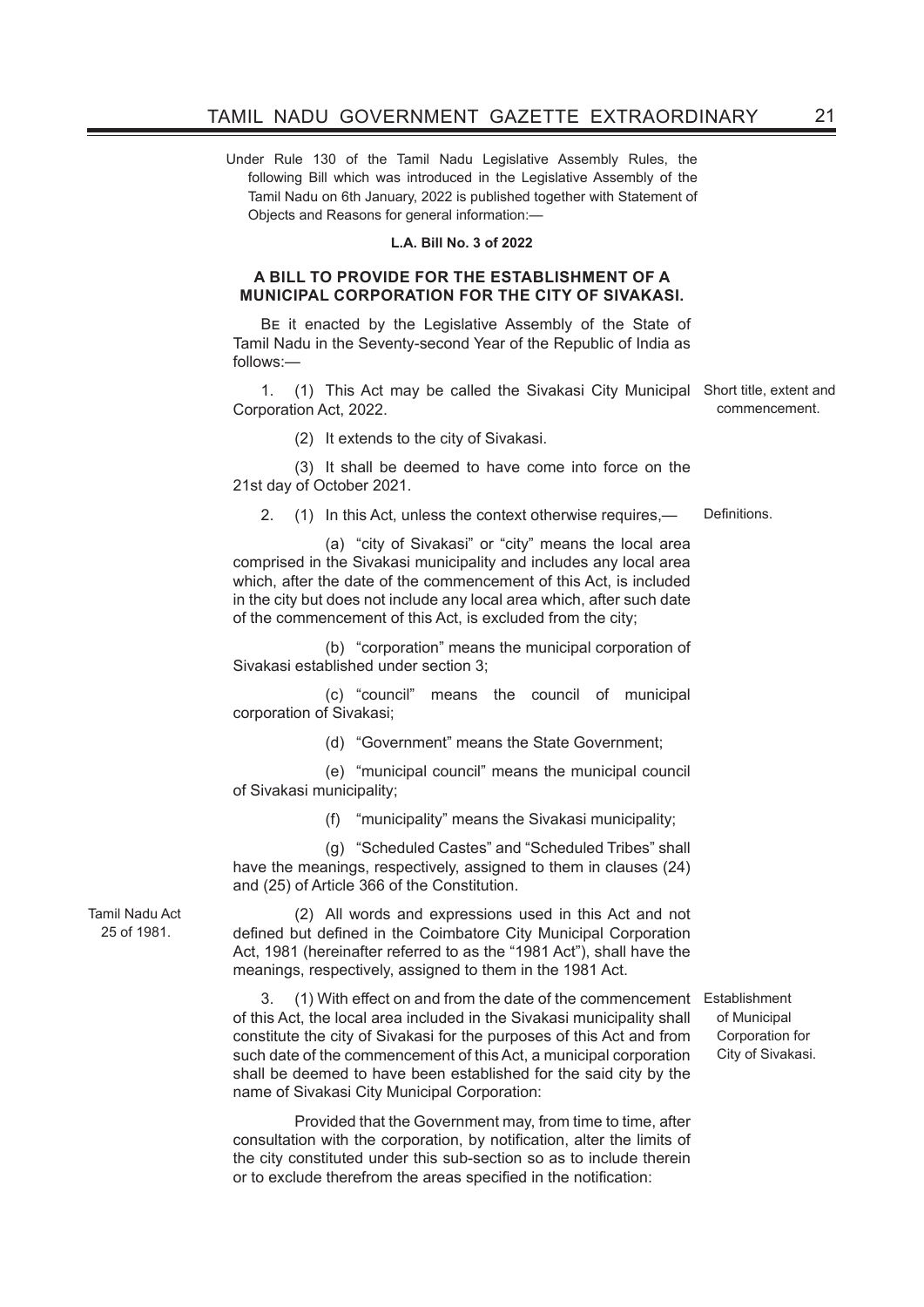Provided further that the power to issue a notification under this sub-section shall be subject to previous publication.

(2) The corporation shall, by the said name, be a body corporate, having perpetual succession and a common seal with power to acquire, hold and dispose of property and to enter into contracts and may by its corporate name, sue and be sued.

(3) The Sivakasi municipality, functioning immediately before the date of the commencement of this Act, shall be deemed to have been abolished from such date of the commencement of this Act.

Municipal authorities. 4. The municipal authorities charged with carrying out the provisions of this Act shall be,—

- (a) a Mayor;
- (b) a council;
- (c) a standing committee;
- (d) a wards committee; and
- (e) a commissioner.

Constitution of council.

5. (1) Save as otherwise provided in sub-section (2), the council shall consist of such number of councillors elected in the manner laid down in this Act as may be fixed by the Government, by notification, from time to time, so, however, that the total number of councillors of the council shall not exceed seventy two at any time.

(2) The following persons shall also be represented in the council, namely:—

 (a) the members of the House of the People representing constituencies which comprise wholly or partly the area of the corporation and the members of the Council of States registered as electors within the area of the corporation;

 (b) all the members of the Tamil Nadu Legislative Assembly representing constituencies which comprise wholly or partly the area of the corporation.

(3) the persons referred to in sub-section (2) shall be entitled to take part in the proceedings but shall not have the right to vote in the meetings of the council.

(4) Seats shall be reserved for the persons belonging to the Scheduled Castes and the Scheduled Tribes in the council and the number of seats so reserved shall bear, as nearly as may be, the same proportion to the total number of seats to be filled by direct election in the council as the population of the Scheduled Castes in the city or of the Scheduled Tribes in the city bears to the total population of the city.

(5) Seats shall be reserved for women belonging to the Scheduled Castes and the Scheduled Tribes, from among the seats reserved for the persons belonging to the Scheduled Castes and the Scheduled Tribes, which shall not be less than fifty per cent of the total number of seats reserved for the persons belonging to the Scheduled Castes and the Scheduled Tribes.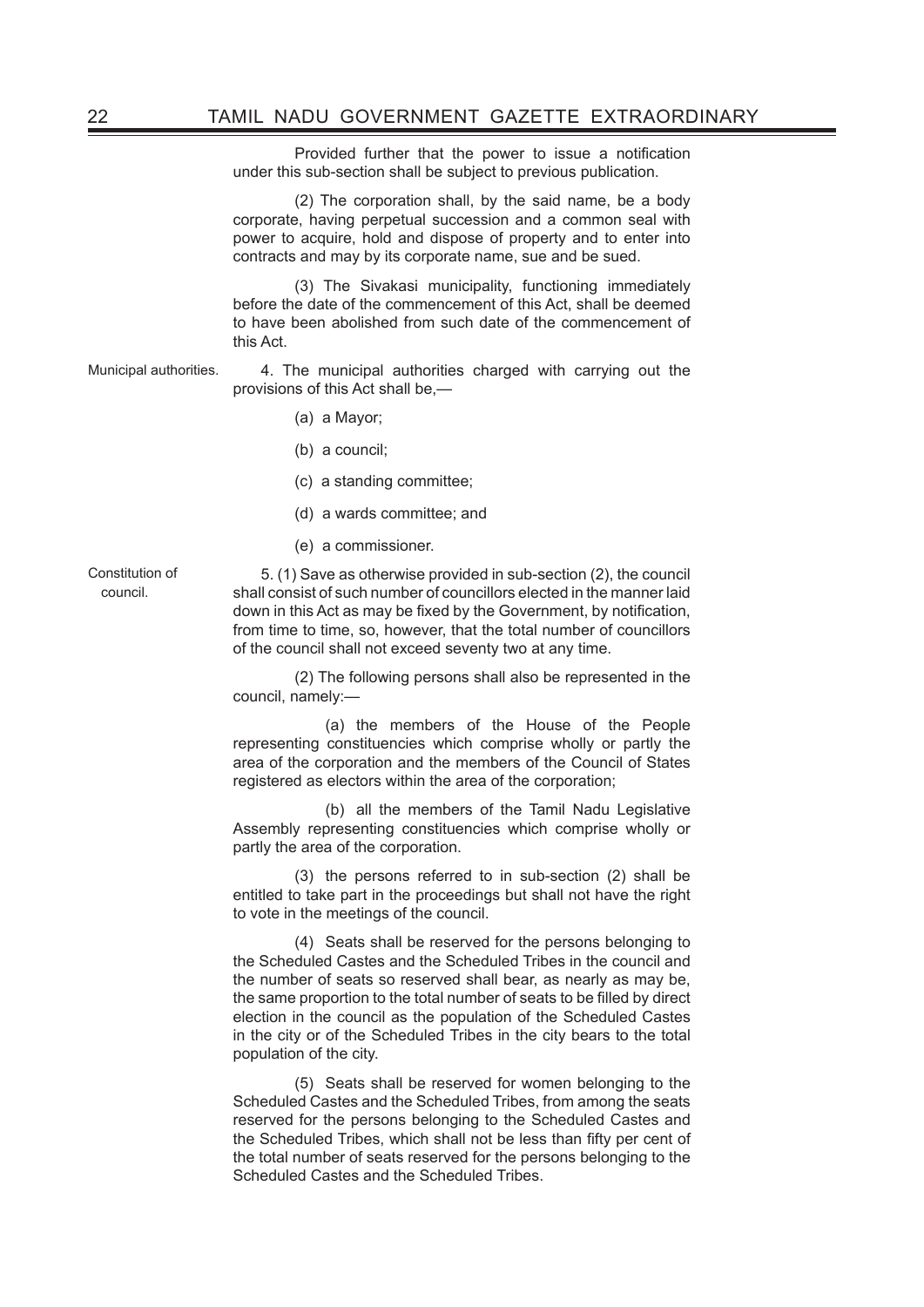(6) Seats shall be reserved for women in the council and the number of seats reserved for women shall not be less than fifty per cent including the number of seats reserved for women belonging to the Scheduled Castes and Scheduled Tribes of the total number of seats in the council.

(7) The reservation of seats under sub-sections (4) and (5) shall cease to have effect on the expiry of the period specified in Article 334 of the Constitution.

 6. (1) The corporation, unless sooner dissolved, shall Duration of continue for five years from the date appointed for its first meeting after each ordinary election and no longer and the said period of five years shall operate as a dissolution of the corporation. corporation.

(2) An election to constitute the corporation shall be completed,—

 (a) before the expiry of its duration specified in sub-section (1); or

 (b) before the expiration of a period of six months from the date of its dissolution:

 Provided that where the remainder of the period for which the dissolved corporation would have continued, is less than six months, it shall not be necessary to hold any election, under this sub-section for constituting the corporation for such period.

Tamil Nadu Act V of 1920.

7. (1) Subject to the provisions of sub-sections (2) and (3), Tamil Nadu District the Tamil Nadu District Municipalities Act, 1920 (hereinafter referred to as the "District Municipalities Act") shall, with effect on and from the date of the commencement of this Act, cease to apply to the local area comprised within the city of Sivakasi.

(2) Such cessor shall not affect,-

 (a) the previous operation of the District Municipalities Act in respect of the local area comprised within the city of Sivakasi;

 (b) any penalty, forfeiture or punishment incurred in respect of any offence committed against the District Municipalities Act; or

 (c) any investigation, legal proceedings or remedy in respect of such penalty, forfeiture or punishment, and any such penalty, forfeiture or punishment may be imposed as if this Act had not been passed.

(3) Notwithstanding anything contained in sub-section (1), all appointments, notifications, notices, rules, bye-laws, regulations, orders, directions, licences, permissions, schemes, forms and powers, made or issued or conferred under the District Municipalities Act and in force on the date of the commencement of this Act shall, so far as they are not inconsistent with the provisions of this Act, continue to be in force in the local area comprised within the city of Sivakasi until they are replaced by the appointments, notifications, notices, rules, bye-laws, regulations, orders, directions, licences, permissions, schemes, forms and powers to be made or issued or conferred under this Act.

Municipalities Act, 1920 not to apply.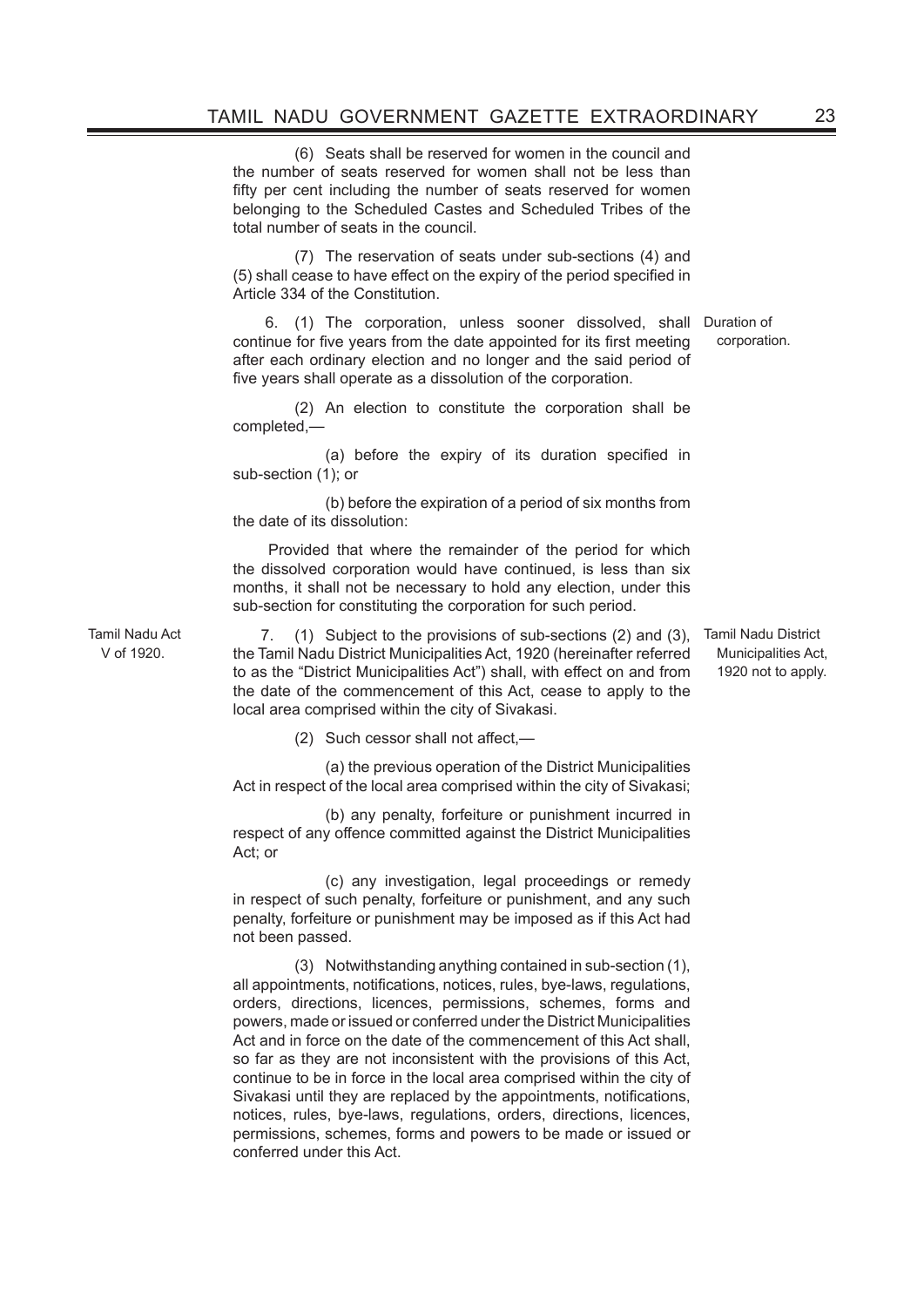Application of provisions of 1981 Act to corporation.

8. (1) Save as otherwise expressly provided herein, all the provisions of the 1981 Act, including the provisions relating to the levy and collection of any tax or fee are hereby extended to and shall apply, *mutatis mutandis* to the corporation and the 1981 Act shall, in relation to the corporation, be read and construed as if the provisions of this Act had formed part of the 1981 Act.

(2) For the purpose of facilitating the application of the provisions of the 1981 Act to the corporation, the Government may, by notification, make such adaptations and modifications of the 1981 Act and the rules and bye-laws made thereunder, whether by way of repealing, amending or suspending any provisions thereof, as may be necessary or expedient and thereupon, the 1981 Act and the rules made thereunder, shall apply to the corporation subject to the adaptations and modifications so made.

 (3) Notwithstanding that no provision or insufficient provision has been made under sub-section (2) for the adaptation of the provisions of the 1981 Act, or the rules and bye-laws made thereunder, any court, tribunal or authority required or empowered to enforce these provisions may, for the purpose of facilitating their application to the corporation, construe these provisions in such manner, without affecting the substance, as may be necessary or proper having regard to the matter before the court, tribunal or authority.

 (4) In the 1981 Act as extended and applied to the city of Sivakasi,—

(a) any reference to the city of Coimbatore and Coimbatore municipality, shall by reason of this Act, be construed as a reference to the city of Sivakasi and Sivakasi municipality, respectively; and

(b) any reference to the Coimbatore Corporation, Corporation of Coimbatore and Municipal Corporation of Coimbatore, shall by reason of this Act, be construed as a reference to the Sivakasi Corporation, Corporation of Sivakasi and Municipal Corporation of Sivakasi, respectively.

9. (1)All property, all rights of whatever kind, used, enjoyed or possessed by and all interests of whatever kind owned by or vested in, or held in trust by or for the municipal council with all rights of whatever kind used, enjoyed or possessed by the municipal council as well as all liabilities legally subsisting against the municipal council, on and from the date of the commencement of this Act and subject to such directions as the Government may, by general or special order, give in this behalf, vest with the corporation.

 (2) All arrears of taxes or other payments by way of composition for a tax, or due for expenses or compensation, or otherwise due to the municipal council on the date of such commencement may be recovered as if they had accrued to the corporation and may be recovered as if such arrears or payments had become due, under the provisions of this Act.

(3) All taxes, fees and duties, which immediately before the date of the commencement of this Act were being levied by the municipal council shall be deemed to have been levied by the corporation under the provisions of this Act and shall continue to be in force accordingly until such taxes, fees and duties are revised, cancelled or superseded by anything done or any action taken under this Act.

**Transitional** provisions.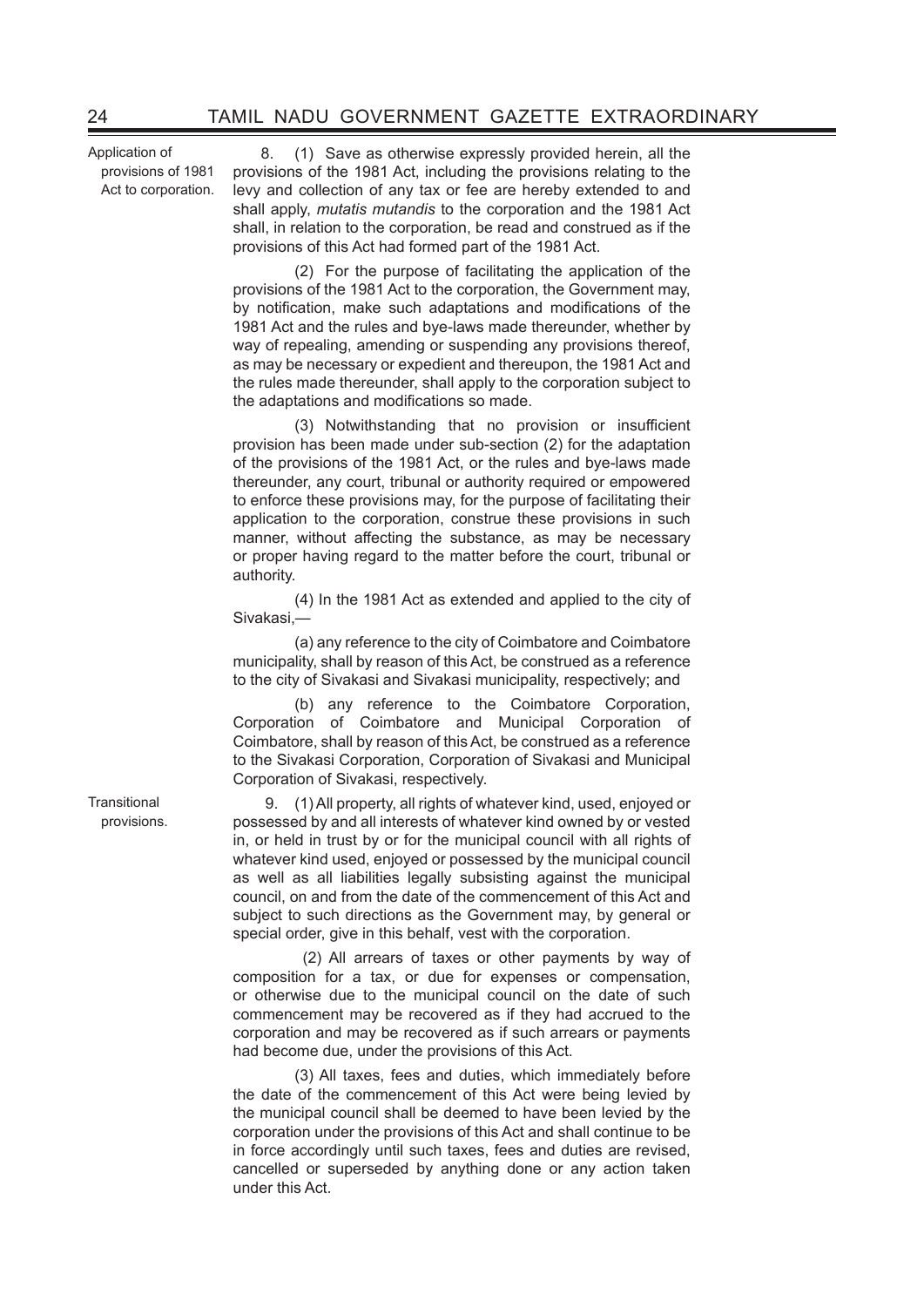(4) All proceedings taken by, or against, the municipal council or authority or any person under the District Municipalities Act may be continued by, or against, the corporation, authority or person as if such proceedings had been commenced under the provisions of this Act.

(5) Any action taken under the District Municipalities Act, by any authority before the date of such commencement shall be deemed to have been taken by the authority competent to take such action under this Act as if this Act had been in force.

(6) Notwithstanding anything contained in this Act, every officer or employee who, immediately before the date of the commencement of this Act, was in the service of the municipality shall, on and from the date of such commencement, be deemed to be an officer or employee of the corporation:

Provided that—

 (a) the terms and conditions applicable to such officers and employees consequent on their absorption in the service of the corporation shall not be less favourable than those applicable to such employees immediately before the date of such commencement, as regards pay and allowances, leave, pension, gratuity, provident fund and age of superannuation; and

 (b) the service rendered by any such officer or other employee under the municipality upto the date of such commencement shall be deemed to be service under the corporation and he shall be entitled to count that service for the purpose of increment, leave, pension, provident fund and gratuity:

 Provided further that any officer or other employee serving in the municipality shall be given an option to be exercised within such time and in such manner as may be prescribed either to be absorbed in the service of the corporation or to be transferred to the service referred to in section 73-A of the District Municipalities Act or to be retrenched from the service of the municipality on such retrenchment benefits as may be prescribed.

(7) Any division of the Sivakasi municipality into wards, made under the District Municipalities Act, and in force on the date of the commencement of this Act shall be deemed to be a division of the corporation until altered.

 (8) The electoral roll prepared for the Sivakasi municipality under the District Municipalities Act, and in force on the date of the commencement of this Act, shall be deemed to be the electoral roll for the corporation until a new electoral roll is prepared and published and the part of the electoral roll relating to each ward of the municipality shall be deemed to be the list of the electoral roll for the corresponding division of the corporation.

10. (1) There shall be appointed by the Government, by Appointment of notification, a Special Officer to exercise the powers, perform the duties and discharge the functions of—

Special Officer.

- (a) the council,
- (b) the standing committee,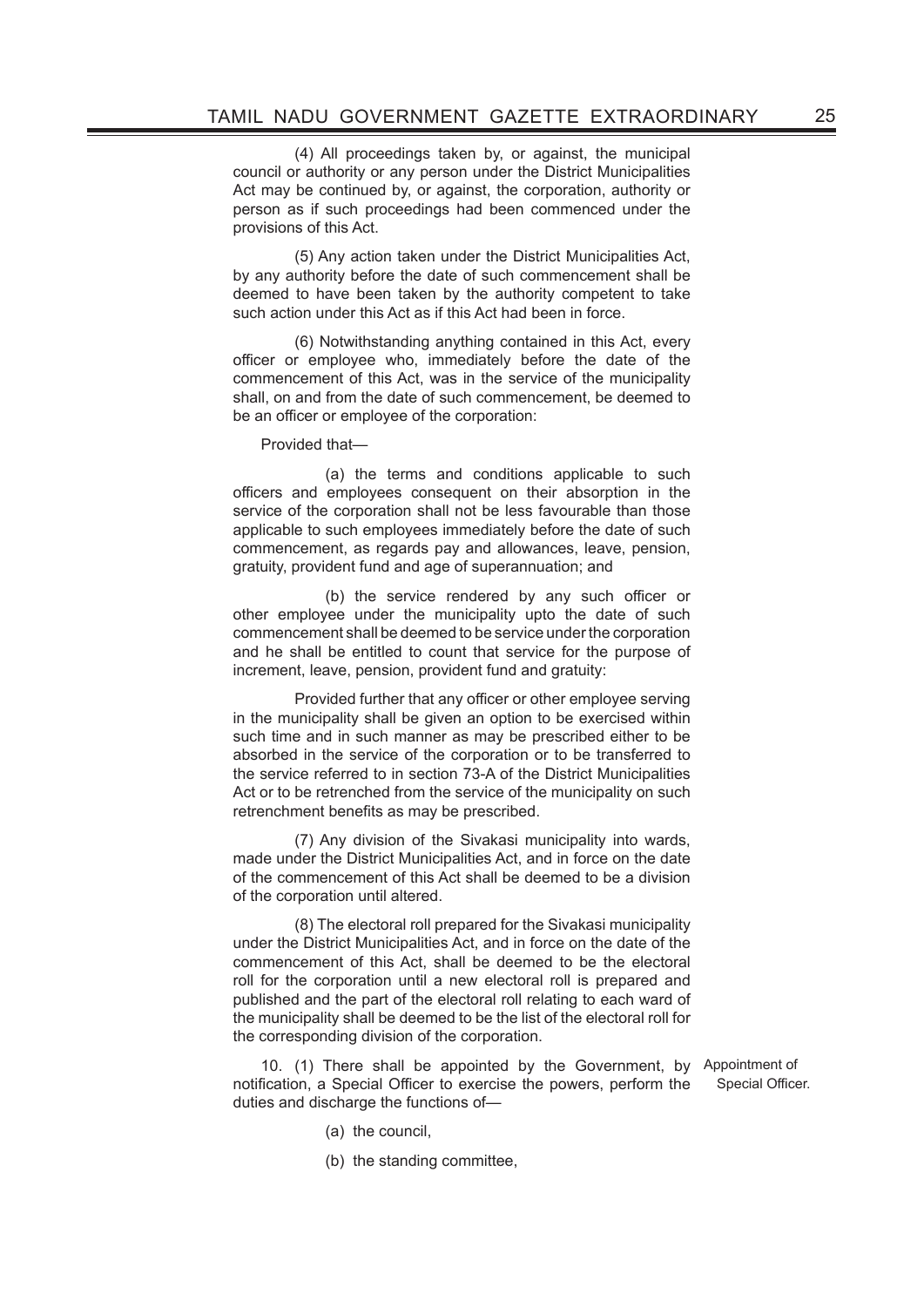(c) the commissioner, and

(d) the wards committee.

 (2) The Special Officer shall exercise the powers, perform the duties and discharge the functions,—

 (a) of the corporation, until the elected councillors come into office;

 (b) of the standing committee, until a standing committee is appointed by the corporation; and

 (c) of the commissioner, until a commissioner is appointed by the Government and such officer may, if the Government so direct, receive remuneration for his services from the municipal fund.

 (3) Until a new Special Officer is appointed by the Government under sub-section (1), the Special Officer of the municipality functioning immediately before the date of commencement of this Act shall be deemed to be the Special Officer of the corporation and he shall exercise the powers and perform the duties and discharge the functions as those exercised, performed and discharged by the Special Officer appointed under sub-section (1).

 (4) The Special Officer appointed under sub-section (1) shall hold office for six months from the date of his appointment or until the day on which the first meeting of the council is held after ordinary elections to the corporation, whichever is earlier.

Power to make rules. 11. (1) The Government may make rules for carrying out the purposes of this Act.

> (2) (a) All rules made under this Act shall be published in the *Tamil Nadu Government Gazette* and, unless they are expressed to come into force on a particular day, shall come into force on the day on which they are so published.

> (b) All notifications issued under this Act shall, unless they are expressed to come into force on a particular day, come into force on the day on which they are so published.

> (3) Every rule made or notification or order issued under this Act shall, as soon as possible, after it is made or issued, be placed on the table of the Legislative Assembly, and if, before the expiry of the session in which it is so placed or the next session, the Assembly makes any modification in any such rule or notification or order, or the Assembly decides that the rule or notification or order should not be made or issued, the rule or notification or order shall thereafter have effect only in such modified form or be of no effect, as the case may be, so, however, that any such modification or annulment shall be without prejudice to the validity of anything previously done under that rule or notification or order.

Power to remove difficulties.

12. If any difficulty arises in giving effect to the provisions of this Act, the Government may, by an order published in the *Tamil Nadu Government Gazette,* make such provisions not inconsistent with the provisions of this Act as appear to them to be necessary or expedient for removing the difficulty: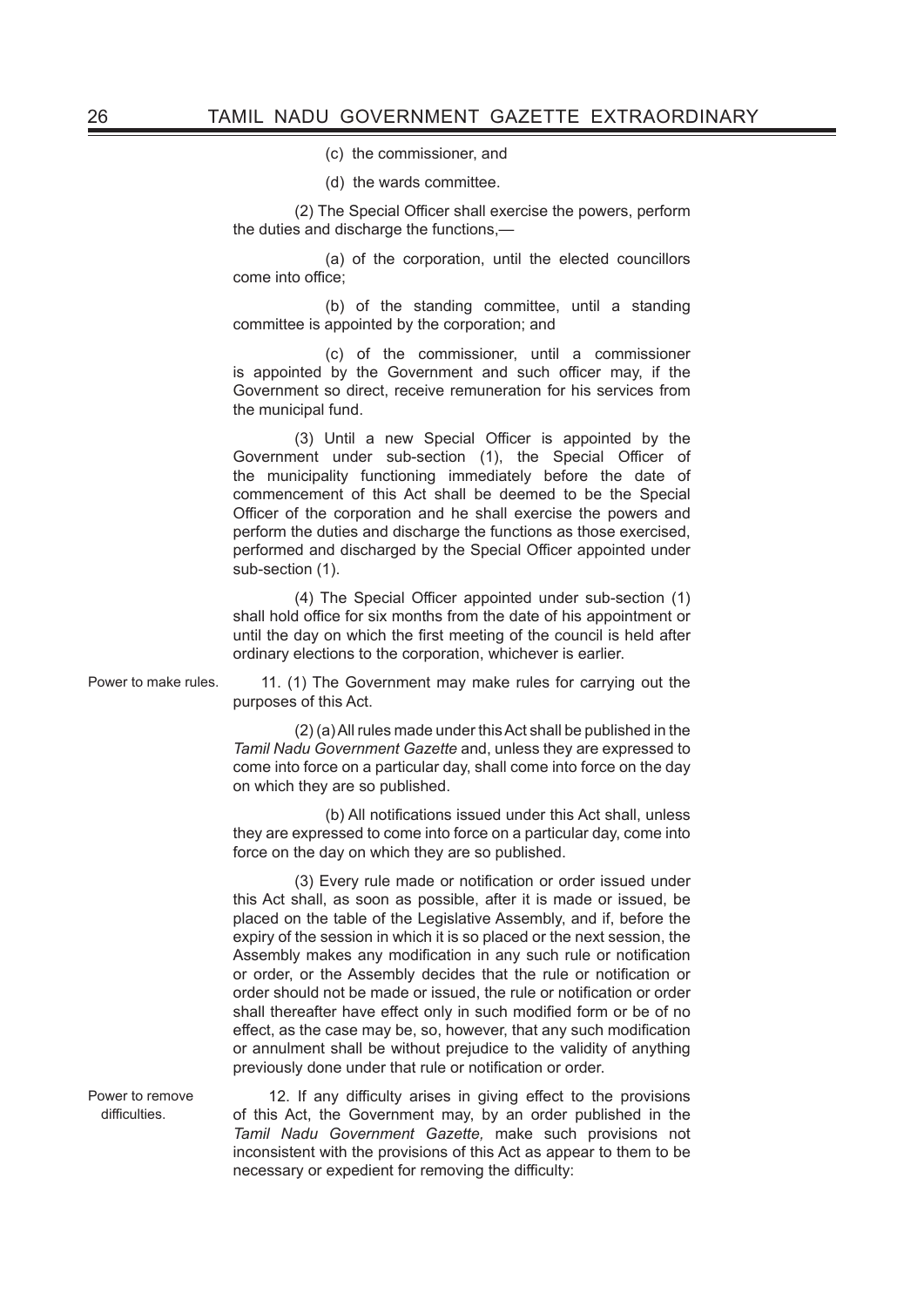Provided that no such order shall be made after the expiry of two years from the date of the commencement of this Act.

Tamil Nadu **Ordinance** 3 of 2021.

 13. (1) The Sivakasi City Municipal Corporation Ordinance, Repeal and 2021 is hereby repealed. saving.

(2) Notwithstanding such repeal, anything done, any action taken or any direction given under the said Ordinance, shall be deemed to have been done, taken or given under this Act.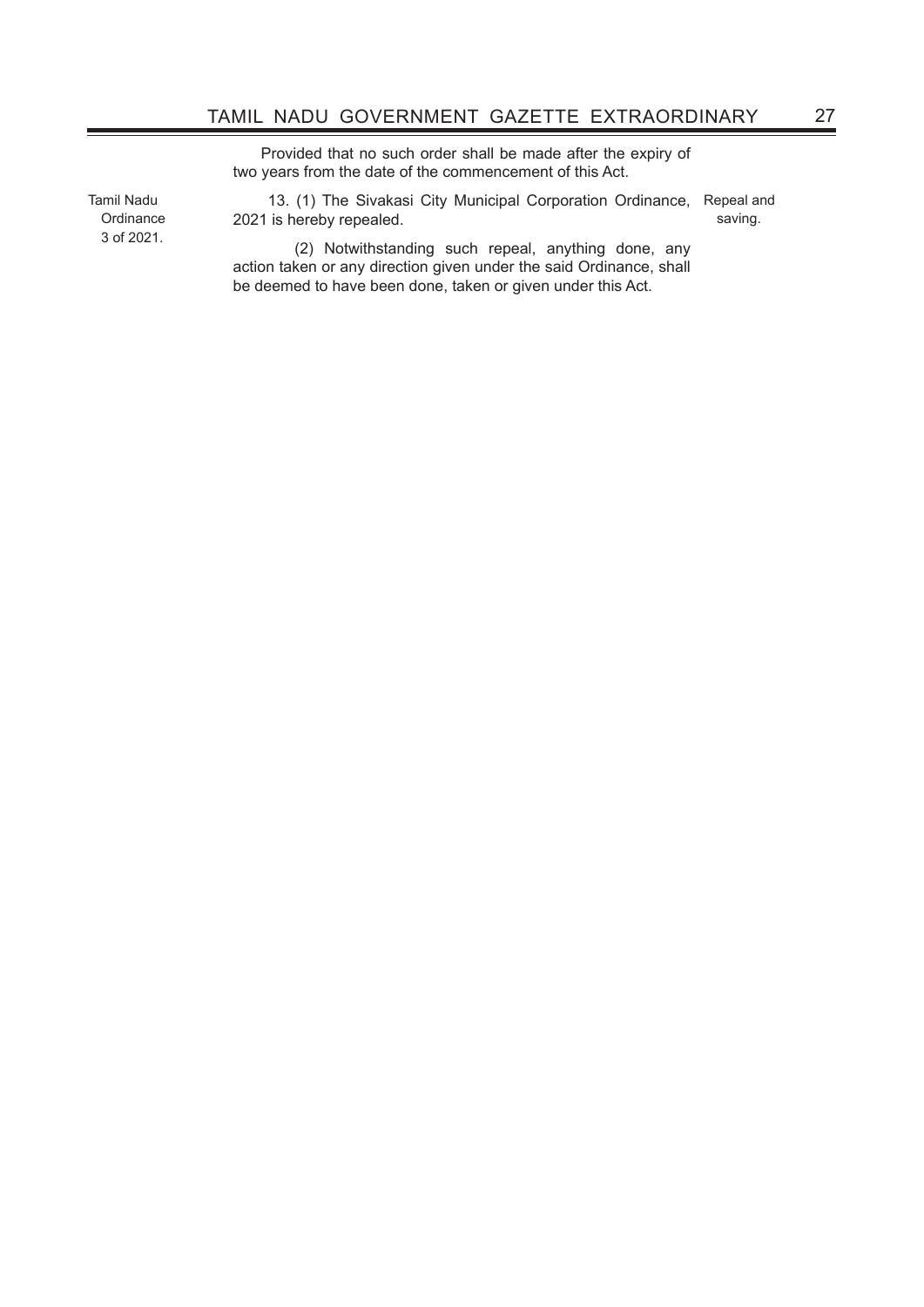#### **STATEMENT OF OBJECTS AND REASONS.**

As per the 2011 population census, the percentage of urban population in the State of Tamil Nadu was 48.45. Now the percentage of population living in urban areas to the total population has increased over 53 per cent. It has therefore become essential to merge the areas having urban characteristics adjoining Corporations and Municipalities with the respective urban local bodies and to create necessary infrastructure in those areas.

**2.** Based on this, the Hon'ble Minister for Municipal Administration, among other things, made an announcement on the floor of the Legislative Assembly during the Demand for Grant of this department for the year 2021-2022, that, Sivakasi Special Grade Municipality and the adjoining urbanised Local Bodies will be merged and upgraded as Sivakasi City Municipal Corporation. Accordingly, as an initial measure of achieving the above objective, the Government decided to upgrade the Sivakasi Special Grade Municipality with its present territorial limits, as Sivakasi City Municipal Corporation.

**3.** The Government, therefore, decided to undertake a legislation adapting the provisions of the Coimbatore City Municipal Corporation Act, 1981 (Tamil Nadu Act 25 of 1981), with such modifications as are necessary. Accordingly, the Hon'ble Governor promulgated the Sivakasi City Municipal Corporation Ordinance, 2021 (Tamil Nadu Ordinance 3 of 2021) on the 20th October 2021 and the same was published in the *Tamil Nadu Government Gazette* Extraordinary, dated the 21st October 2021.

**4.** The Bill seeks to replace the said Ordinance.

## **K.N. NEHRU,**

*Minister for Municipal Administration.*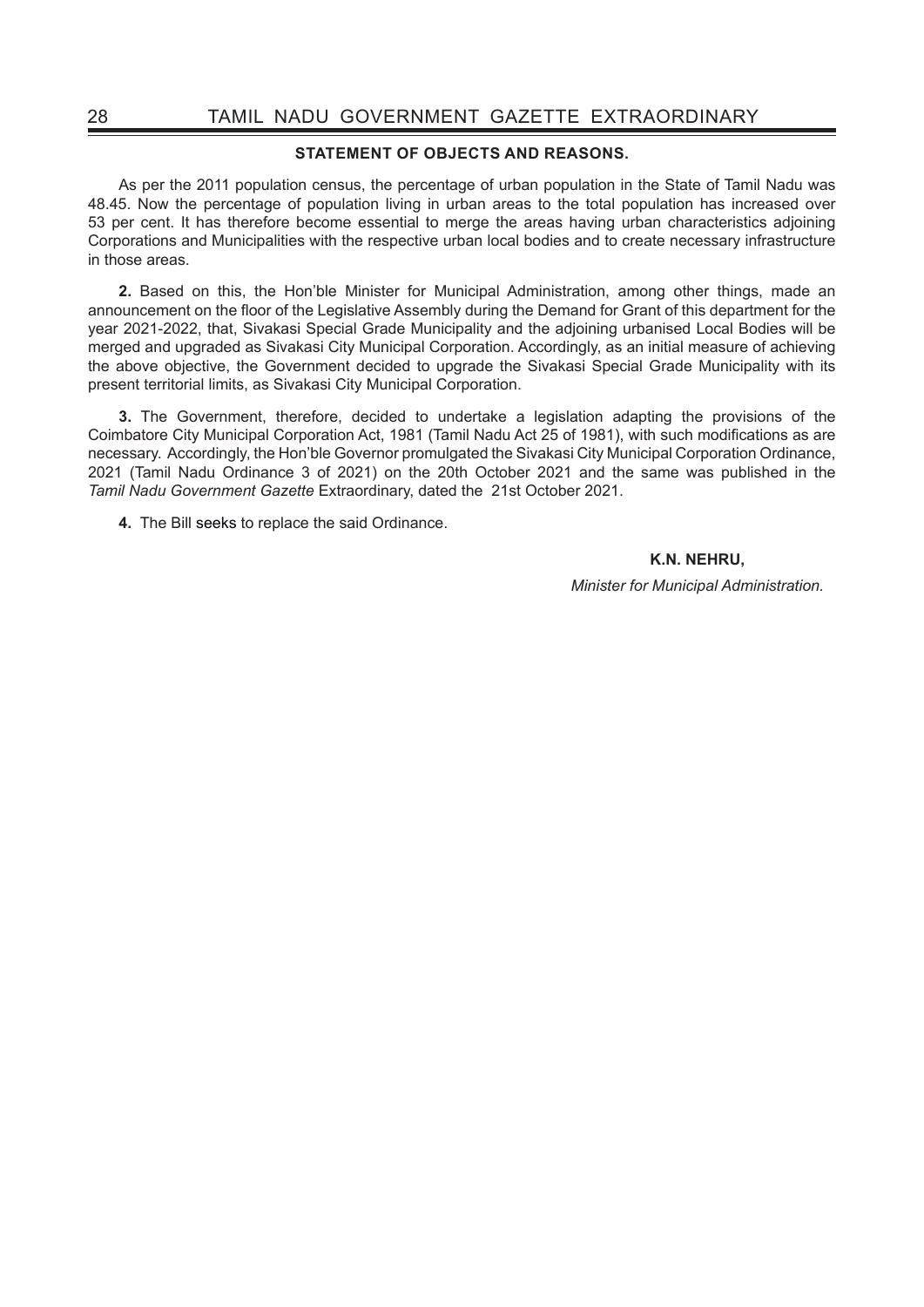## **STATEMENT UNDER RULE 168 OF THE TAMIL NADU LEGISLATIVE ASSEMBLY RULES EXPLAINING THE CIRCUMSTANCES WHICH NECESSITATED THE PROMULGATION OF THE SIVAKASI CITY MUNICIPAL CORPORATION ORDINANCE, 2021 (TAMIL NADU ORDINANCE 3 OF 2021).**

As per the 2011 population census, the percentage of urban population in the State of Tamil Nadu was 48.45. Now the percentage of population living in urban areas to the total population has increased over 53 per cent. It has therefore become essential to merge the areas having urban characteristics adjoining Corporations and Municipalities with the respective urban local bodies and to create necessary infrastructure in those areas.

**2.** Based on this, the Hon'ble Minister for Municipal Administration, among other things, made an announcement on the floor of the Legislative Assembly during the Demand for Grant of this department for the year 2021-2022, that, Sivakasi Special Grade Municipality and the adjoining urbanised Local Bodies will be merged and upgraded as Sivakasi City Municipal Corporation. Accordingly, as an initial measure of achieving the above objective, the Government decided to upgrade the Sivakasi Special Grade Municipality with its present territorial limits, as Sivakasi City Municipal Corporation.

**3.** The Government, therefore, decided to undertake a legislation adapting the provisions of the Coimbatore City Municipal Corporation Act, 1981 (Tamil Nadu Act 25 of 1981), with such modifications as are necessary.

**4.** As the Legislative Assembly of the State was not in session at that time, it became necessary to promulgate an Ordinance to give effect to the above decision. Accordingly, the Sivakasi City Municipal Corporation Ordinance, 2021 (Tamil Nadu Ordinance 3 of 2021) was promulgated by the Hon'ble Governor on the 20th October 2021 and the same was published in the *Tamil Nadu Government Gazette* Extraordinary, dated the 21st October 2021.

> **K.N. NEHRU,** *Minister for Municipal Administration.*